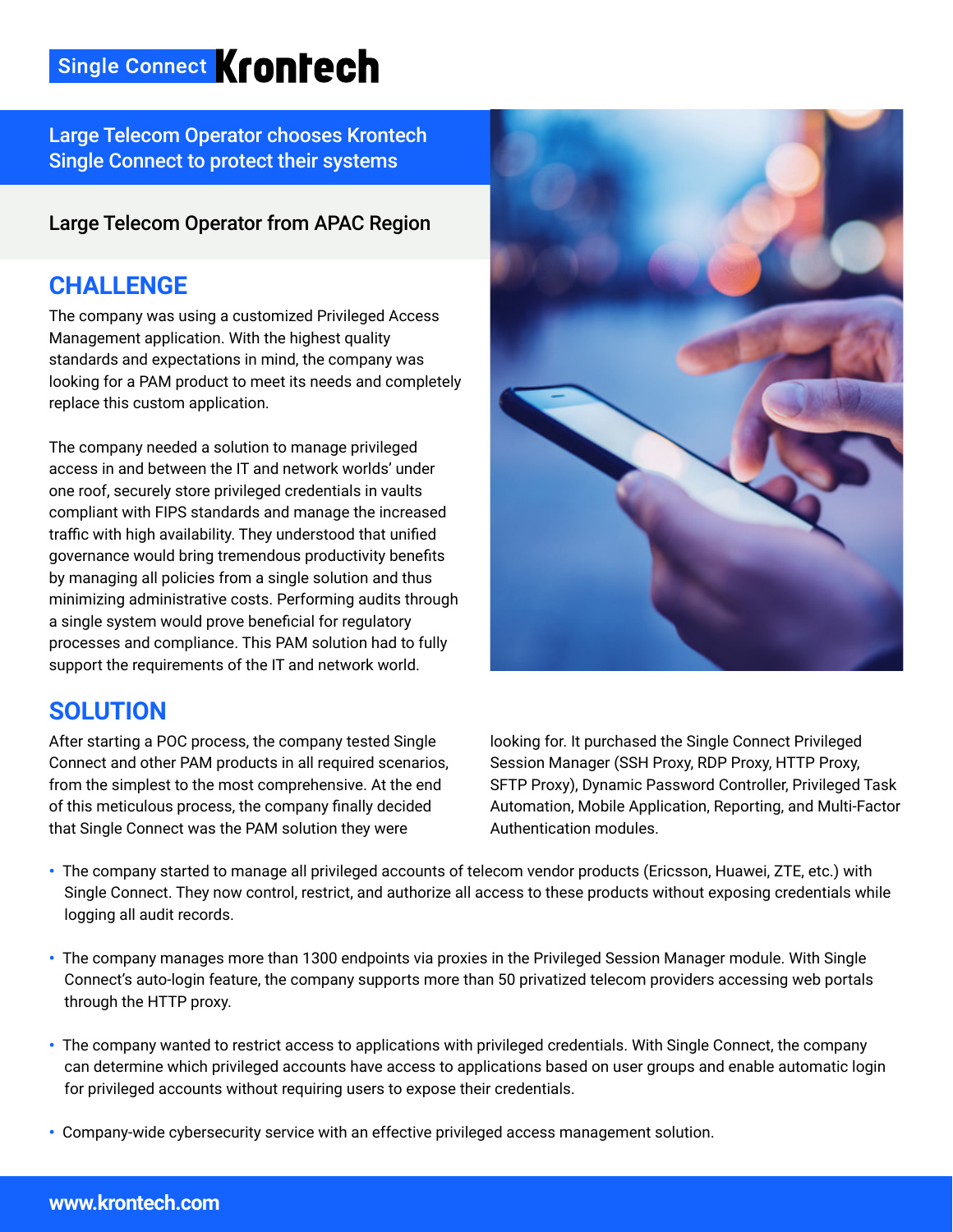

- The company can now record audit logs and video sessions and apply OCR to video recordings to create searchable indexes from the video recordings. The Single Connect Privileged Session allows company to manage all these applications according to PAM principles. Various database clients and other applications, EMS nodes, and apps were supported as part of this project.
- The company assigns significant importance to access security. To elevate security to the highest level, the company applies various trusted mechanisms at each authentication and authorization step. They also use MFA for approvals and reservations and configure multi-level managerial approval processes.
- The company uses applications with X11 support, and now they can access these applications via Single Connect's RDP.
- The company uses a highly effective and advanced reporting infrastructure at all levels for executive and operational management teams. They wanted to maintain this reporting system through Single Connect. They now create dashboards, export PDFs, and distribute these reports to appointed audiences on a schedule. Krontech created a reporting stream for this project and developed dashboards and more than 70 new reports exclusively at customer's request.
- The company can now automatically configure OS settings on Windows and Linux servers using the Privileged Task Automation module. Because only privileged accounts can set OS configurations on Windows and Linux devices and execute configuration commands, the company abandoned manual configuration processes. They automated the processes by using Single Connect's PTA module, preventing disclosure of privileged account credentials while logging all configuration operations in Single Connect.
- The company uses numerous devices and applications. Now they use Single Connect to manage the onboarding and password randomization of privileged accounts used to access these devices and applications. With API integration, Single Connect can automatically onboard these accounts via Rest and Soap APIs, randomize passwords, and securely store them in the vault after use via the APIs.
- Password protection, confidentiality, and logging of access to privileged credentials are high priorities for the company. The SAPM module ensures that users have access to devices without having to share privileged credentials. They can also share the credentials with their respective teams with managerial approvals. All approvals and accesses are logged.